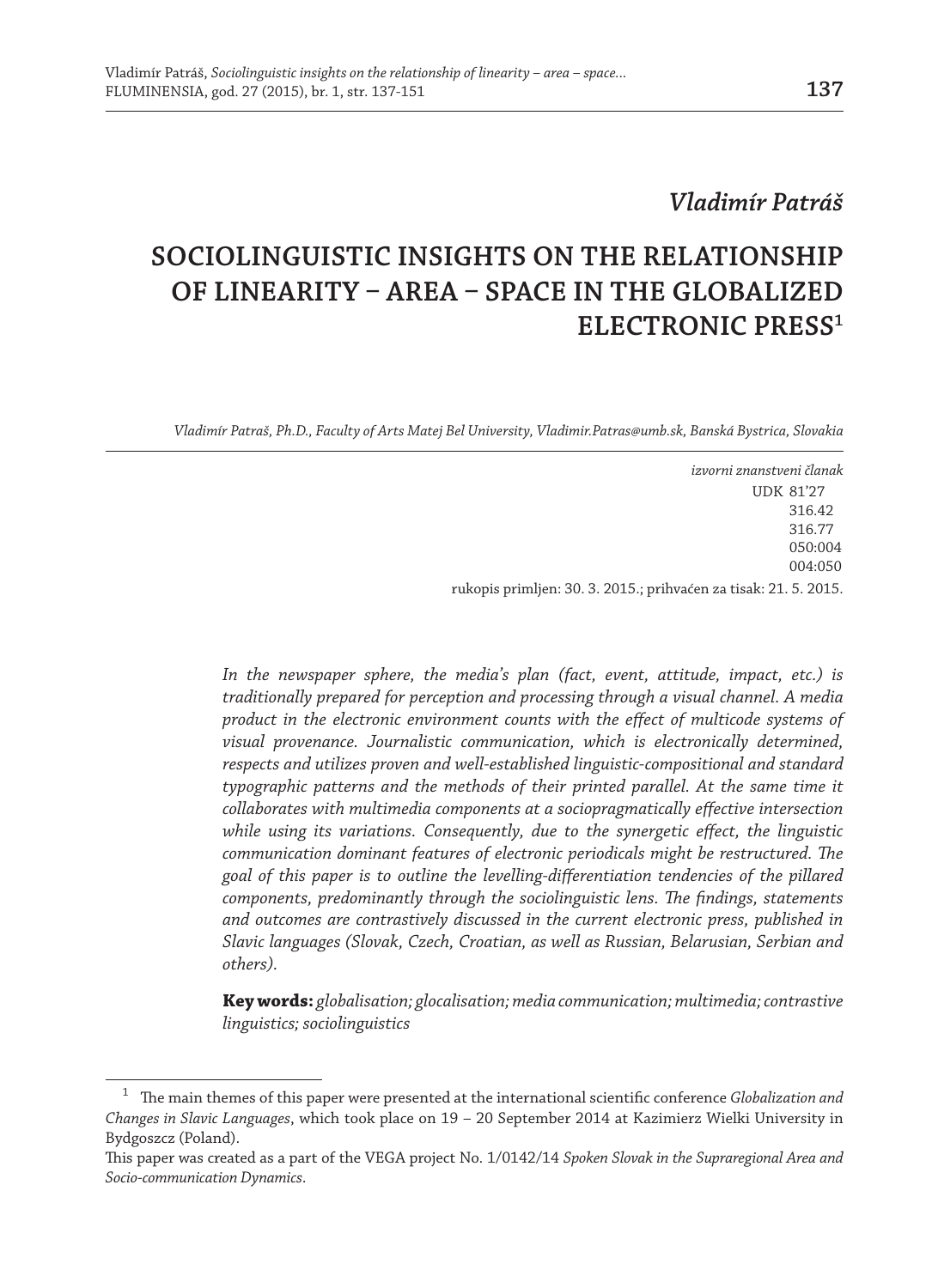#### **1. Inspiration, goals, research problem, theoretical and methodological area**

The media's intent, constructed and accepted as a fact, and also as an attitude, persuasion, influence, entertainment, etc., in the journalistic communication sphere, is traditionally prepared for dispatching, processing and use by sight. The media product is designed for effect in a printed version, but, mainly with its variant set into an electronic environment, it naturally counts with the use of multicode systems of visual provenance. From these initial thoughts we can assume that electronically conditioned journalistic communication, in comparison with the traditional dissemination of media products, does not require specialized means and procedures. It conveniently uses the settled language compositional and standard typographic patterns of its printed parallel. This means that when media products are placed into an e-environment, it is effective to work with multimedia components at a socio-pragmatically effective but always unique intersection.

The question is: where are the broader socio-communicative assumptions and the technological conditions for the effective inclusion of the tested "invariant" methods into the electronically determined media communication within the journalistic communication sphere? The 21<sup>st</sup> century society, perceived as a multilevel society, and characterized by synonyms like *knowledge-based, information, educational, electronic* (Barabási 2006; Bednář 2011; Dolník 2010; Hallin – Mancini 2008; Kopecký et al. 2013; McLuhan 2008; Michalewski 2002)*, global/glocal* (globally-local, see e.g. Beck 2003), *post*- (modern, historic, industrial), *ludic* (playful – from the Latin word for *ludus*), *inter*- (active, media), *commercialized, totally dialogued, visualized, mediated,* etc. (for selected insight see Patráš 2009), deals mostly successfully with the pressure of the electronisation of life and communication interactions. This sociocultural paradigm is identical for various communicating societies regardless of their language, socio-communicative and historical specificities, along with the relationships with the media.

Apart from the productive part of the media communication chain, in an electronic environment it is necessary to take into account the receptive component. On the side of the partner there is a voluntary, a group: collective – individual, passive – active, mass – specialized – interactive user or recipient of media activities, i.e. the audience (to specify the term see Jirák – Köpplová 2003). Out of the group of characteristics that create the backbone of this study, the *voluntary behaviour of the media recipient* is an important one for the interpretation of the mediated communication intention in an electronic environment. Applying these characteristics is important for the expediency of the media message as well: the recipient on the internet does not behave like a "classic" member of the audience, influenced by the mass or *the bonds with the crowd*, which enable elegant fulfilment of a persuasive or entertaining function. The journalist, editorial office or media company then apply specialized methods for the e-environment.

Due to the synergetic effect, the linguistic communication dominant features of electronic periodicals might be restructured. The aim of this paper is to introduce levelling-differentiating trends among the pillared parts of electronic media communication via a sociolinguistic perspective. The attention is focused on a code of systems in their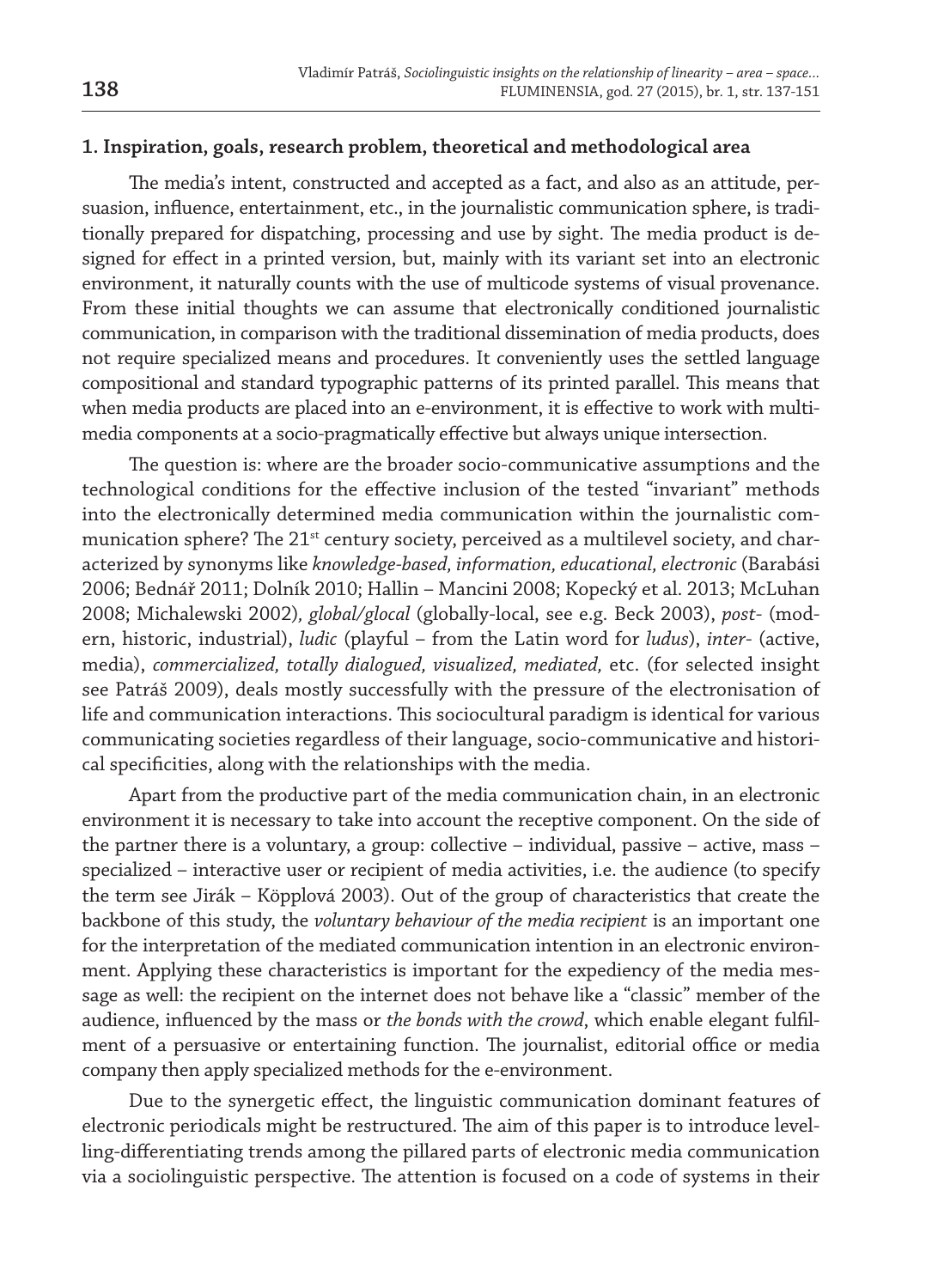collateral or contrastive-confrontational coexistence. By that we mean the relationships between the perception and processing of media content, between written and spoken language, visual and acoustic non-language codes; and themes for reflections about connections with media environment offerings (Bugajski 2001: 75).

We contrastively compare the findings, statements and results with the use of the contemporary electronically mediated press, prepared for effect in Slavic languages and environments. As an argumentative platform for the statements, synthesis and generalization, we can use the results of continuous (since the turn of the century) observations of electronic periodicals, in a total of 140 electronic newspapers and magazines in 6 Slavic languages. [See the list of metainformation systems in the *References* section in the *E-sources* subcategory.]

The notion of "text" is closely related to the passage of time from the genetic-typological, structural, systematic-communication and socio-pragmatic point of view. Linearity is present in every environment in which the text fulfils its expectations or deliberate designation. In visual or visualized communication, on which internet journalism builds its image and prestige as well, not only the temporal and horizontal, but also the vertical dimensions of the text and their intersections are displayed. As a research problem we have the relationship between of linearity – area – space in the press.

A methodologically-methodical area related to the examined issues can be seen in the figure (Fig. 1).



Fig. 1 *Theoretical and methodological framework and argumentative area of the issue*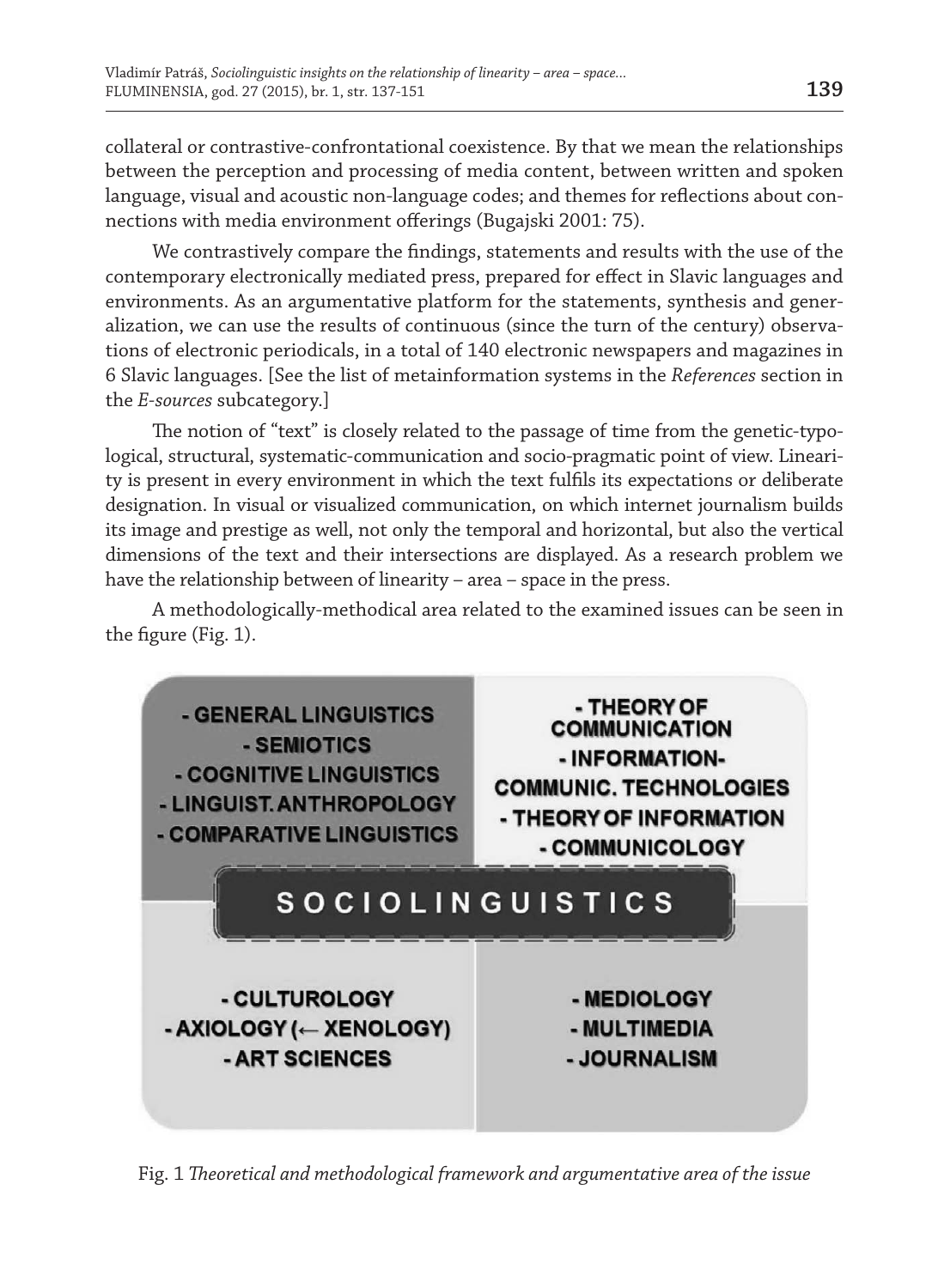It is obvious that sociolinguistics, because of its developed connections with a relatively broad scientific spectrum, is capable of integrating even "more distant" disciplines that are more or less connected with linguistics, into a meaningful system. With respect to this potential we will theoretically and argumentatively introduce and interpret the relations between of linearity – area – space in periodicals. We start from the printed environment and, at the same time, with the help of the contrastive method, show the level of similarity and difference between a "traditional" starting point and its forms in an electronic environment.

## **2. Destruction of e-media, e-communication or favourable intermediality?**

To develop the introduced starting points and pursue our objective we will use the common conventional conditions offered by the stable composition of a magazine cover in Fig. 2, thoughtfully compiled as a combination of verbal and non-verbal parts.



Fig. 2 *Prototype situation in a journalistic environment*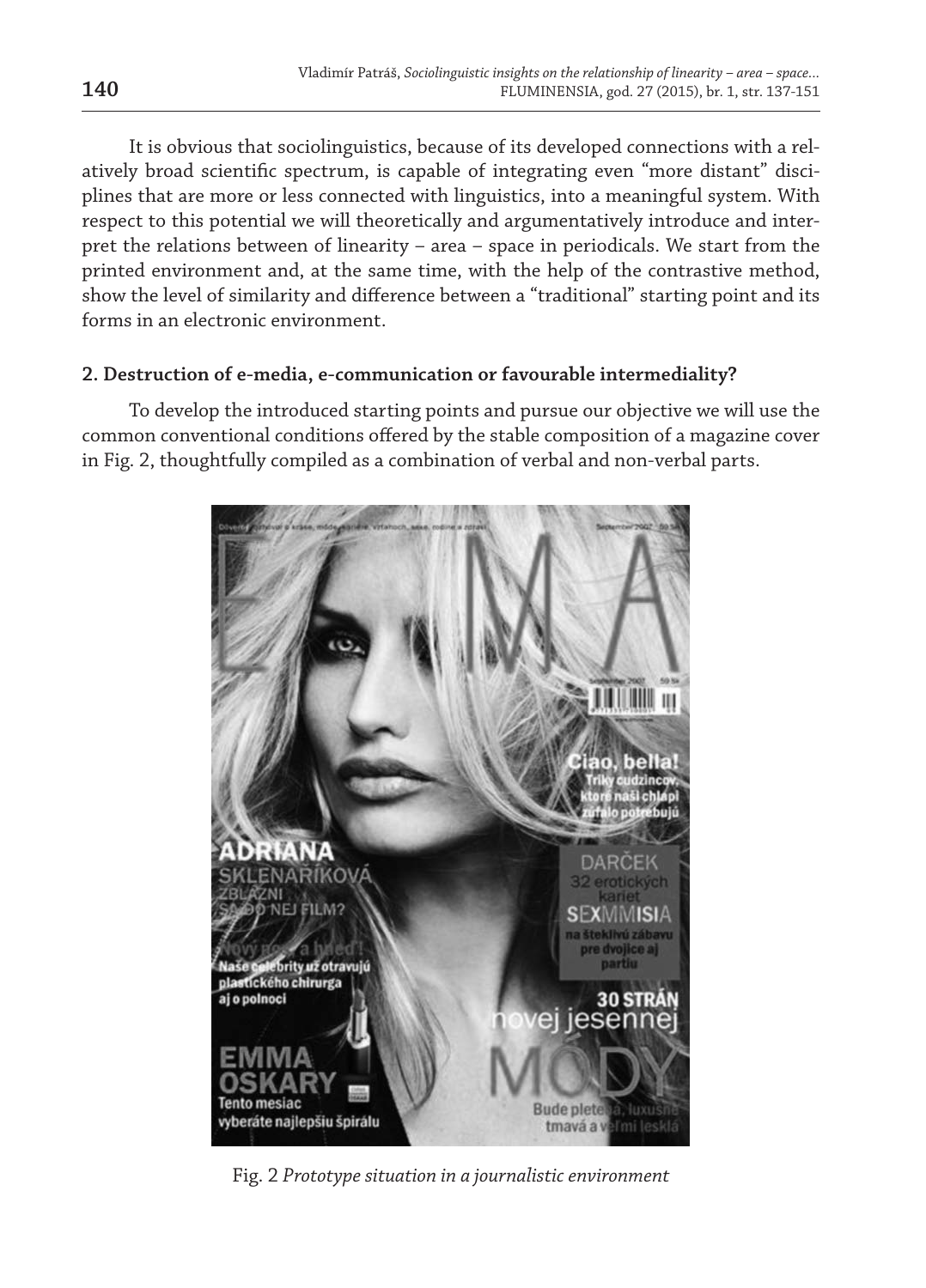At first glance, the observer sees the dominant communication feature, created and limited by the centre of the cover. The semantic core of the text lies at the focal point, the most significant part of the model's face in the sample. The reader is even able to include, via peripheral vision, without any eye movement, the surroundings of the core. However he/she chooses the secondary visual and content parts and arranges them according to the subconscious programme – the relationship with the dominant feature. The following structured information is created in the recipient's mind: **a)** the model is/will be mentioned inside the magazine and **b)** an attractive frontally displayed woman is *looking (only) at me*.

Simultaneously, or right after the end of the perception process, there comes the interpretation of the text's visual aspect, which is a part of the automatized process. A standard of relation is created or confirmed in the reader's mind: the cover announces the presence of text within the magazine that corresponds with the synchronous stable standard of the model's appearance. By discovering the cooperation between the standards the reader's habit is encouraged, confirming the required stereotype, becoming, after interiorizing, a part of the individual's information. The less relevant construction parts are consciously perceived by automatic omission. We can find a convincing argument for validating the reader's behaviour in the functional covering of one letter in the title of the magazine despite the knowledge that it is an emblematic element/part of the trademark. The recipient, or observer, does not read the title, but he/she definitely knows it.

The prepared reader, who is interested in the latest print and in an ideal position as a member of a supposed or factual target group of recipients, is able to understand without problems, and within a very short time, the distribution among the magazines at a newsstand. The elaborate, automated recognition of the significant (essential, central) and less important (effective, peripheral) information via sight and the strengthening of the active stereotype when interpreting the relationships between them, is the conceptual basis of ready, selective reading and the mental processing of textual graphic patterns. [For an analysis of the professional perception of the magazine cover see Patráš 2011: 28–31]

Cognitive-communication algorithms introduced through relating can be used without any problems, favourably and effectively, in the electronic parallels of printed periodicals, or newspapers and magazines, not counting with their printed counterparts, i.e. *e-zines* (electronic magazines). In the following sections of the paper we will show the changes of the basic traditional "print" models. Relationships between the invariant and variant can be typologically divided into three levels, structured on the general axis – specific and social – of the individual. We argue the levels through the visual examples where we place the vectors, related to the concepts of *linearity – area – space*. The samples and observations are representative, i.e. can be used in electronically conditioned journalistic communication regardless of the language-communication specificities and the sociocultural environment.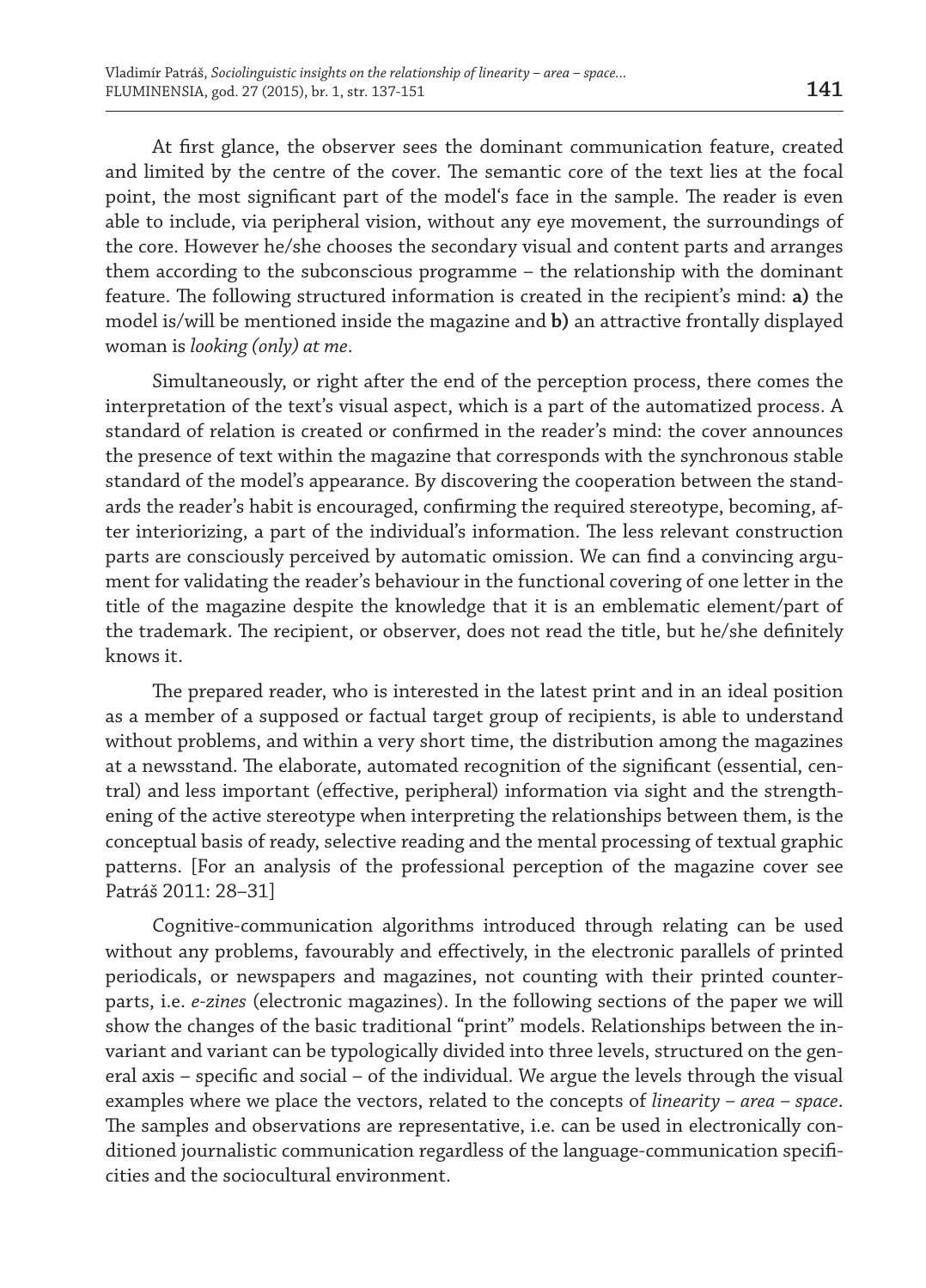## **2.1. Variations and complementarity**

The first subgroup is comprised of electronically conditional texts, built with respect to the visual-graphic predispositions of a hypertextual environment. When entering the page and perceiving the composition, content and intentions, the user (internaut) orients him/herself according to his/her habits and experience, which regardless of the genre, he/she has gained while viewing other websites. His/her sight effortlessly notices the vertical and horizontal layout of the background (Fig. 3), recognizes and utilises the dominant orientation (Fig. 4) and the delimitational (Fig. 5) function. Finally there is a decision-making process in the recipient's mind: the visitor of a media website/reader orients him/herself within the content and compositional layers of the electronic communication in similar settings, e.g. metainformation periodicals, too (Fig. 6). Here it is necessary to mention that the perception of the graphic model is based on a cursory principle. When the internaut leaves the homepage, invariant, and shifts attention to individually-chosen hypertext sections, his/her attention is bound to the linear, however, vertically-oriented ground plan of the model.



Fig. 3 *Vertical and horizontal perception of the model*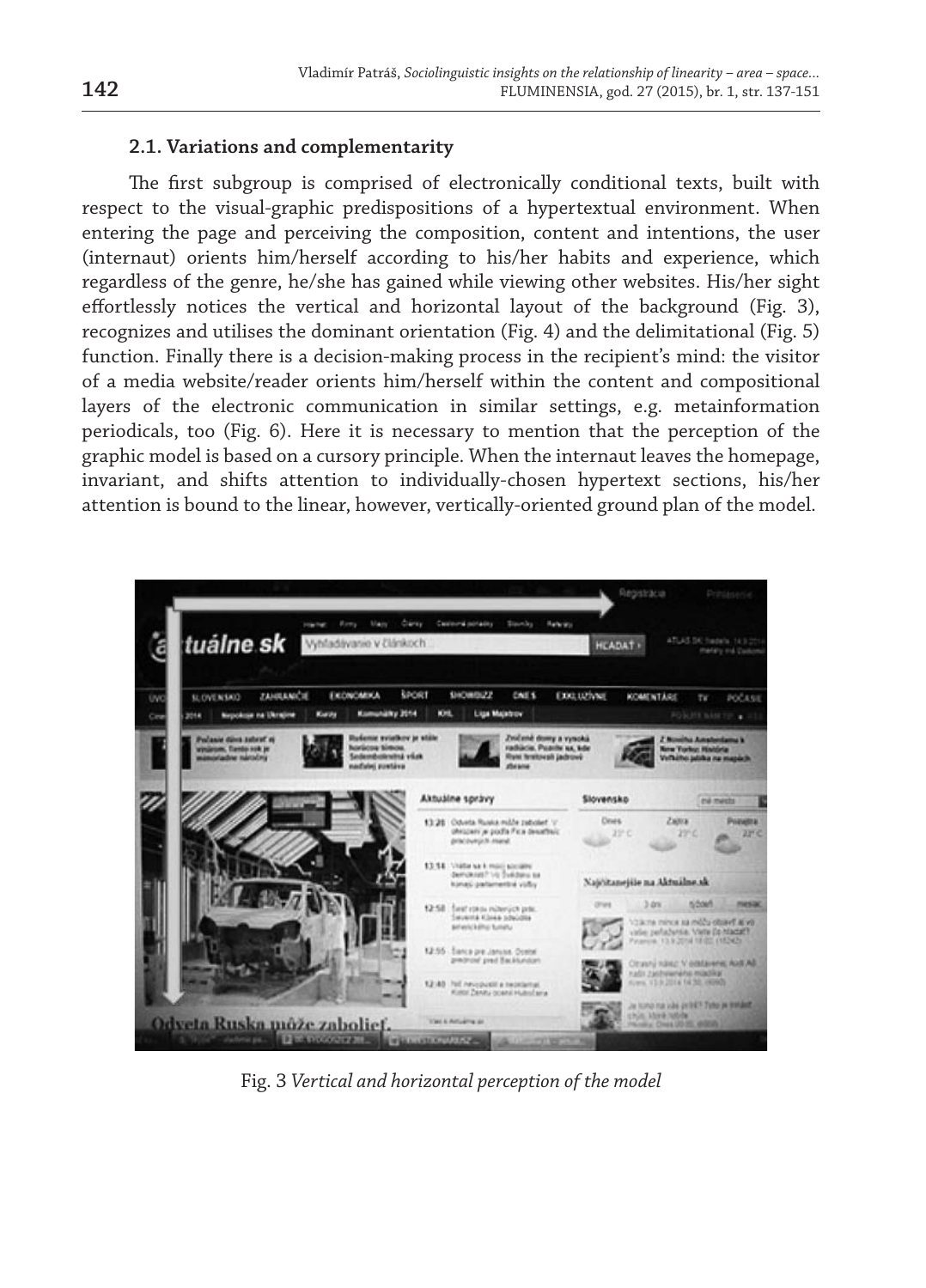

Fig. 4 *Perception of the information layout of an electronic text*



Fig. 5 *Fulfilling of the delimitational function*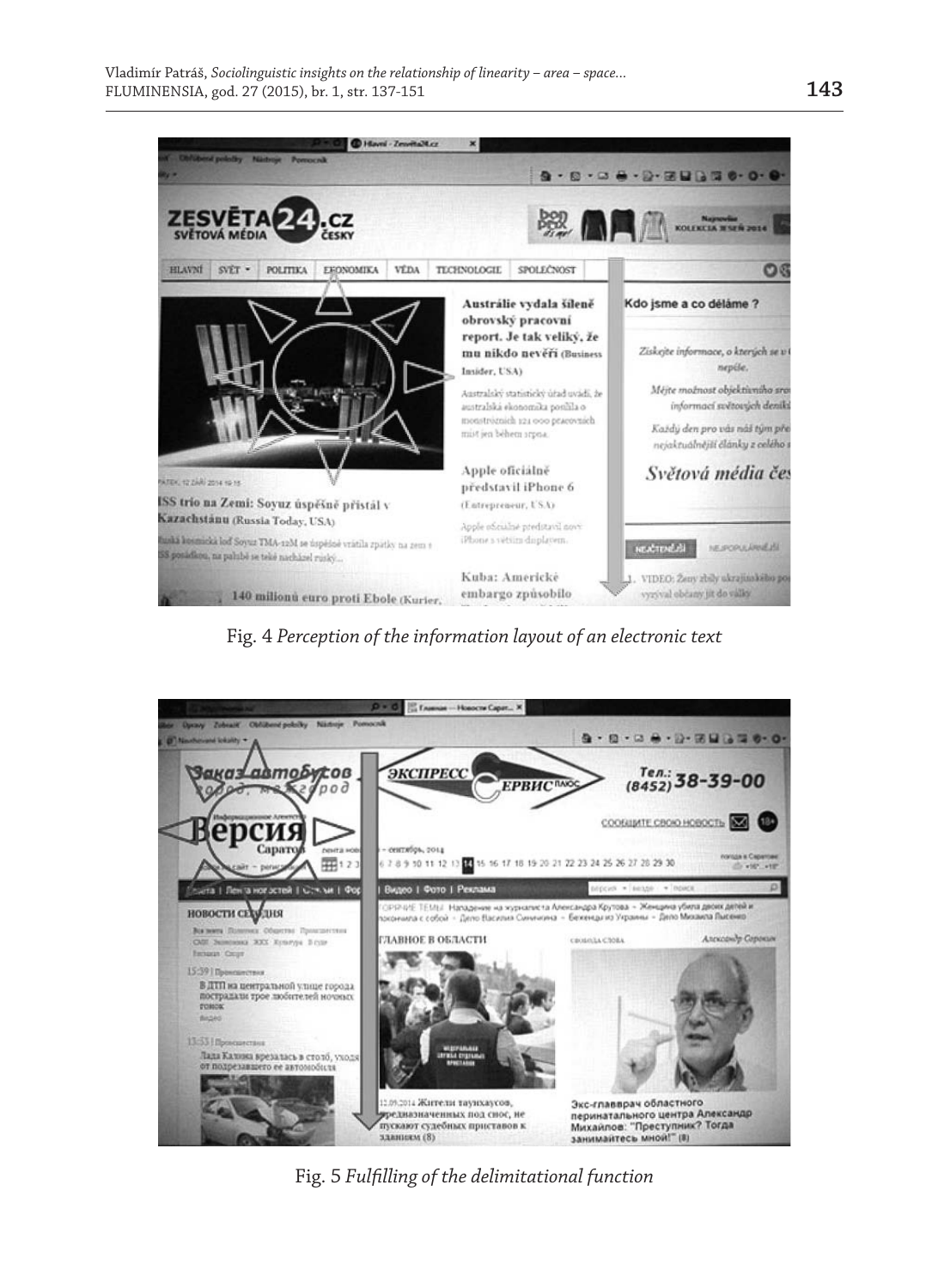

Fig. 6 *Variation of the reception of the metainformation aspect of an e-periodical with a complementary objective*

#### **2.2. Contrasts and convergences**

In a particular subgroup, the linear perception of a textual model is applied despite the typological connections of communications with an electronic environment and hypertextuality (Fig. 7). The eye of the experienced user, stepping down from the higher, general and social level to the model (genre) level, is orienting him/herself sub(consciously) in the genre group in the vertical menu of the website and finally decides to follow the chosen media product. The intermediate step, taken on the basis of the observer's decision (or: the finding of the searched for or expected communication), creates a contrast with the used linear perception of a particular text. There is no need to emphasize that a cursory perception in the area of a common website converges in this form into linearity and information-communication, i.e. slower reading.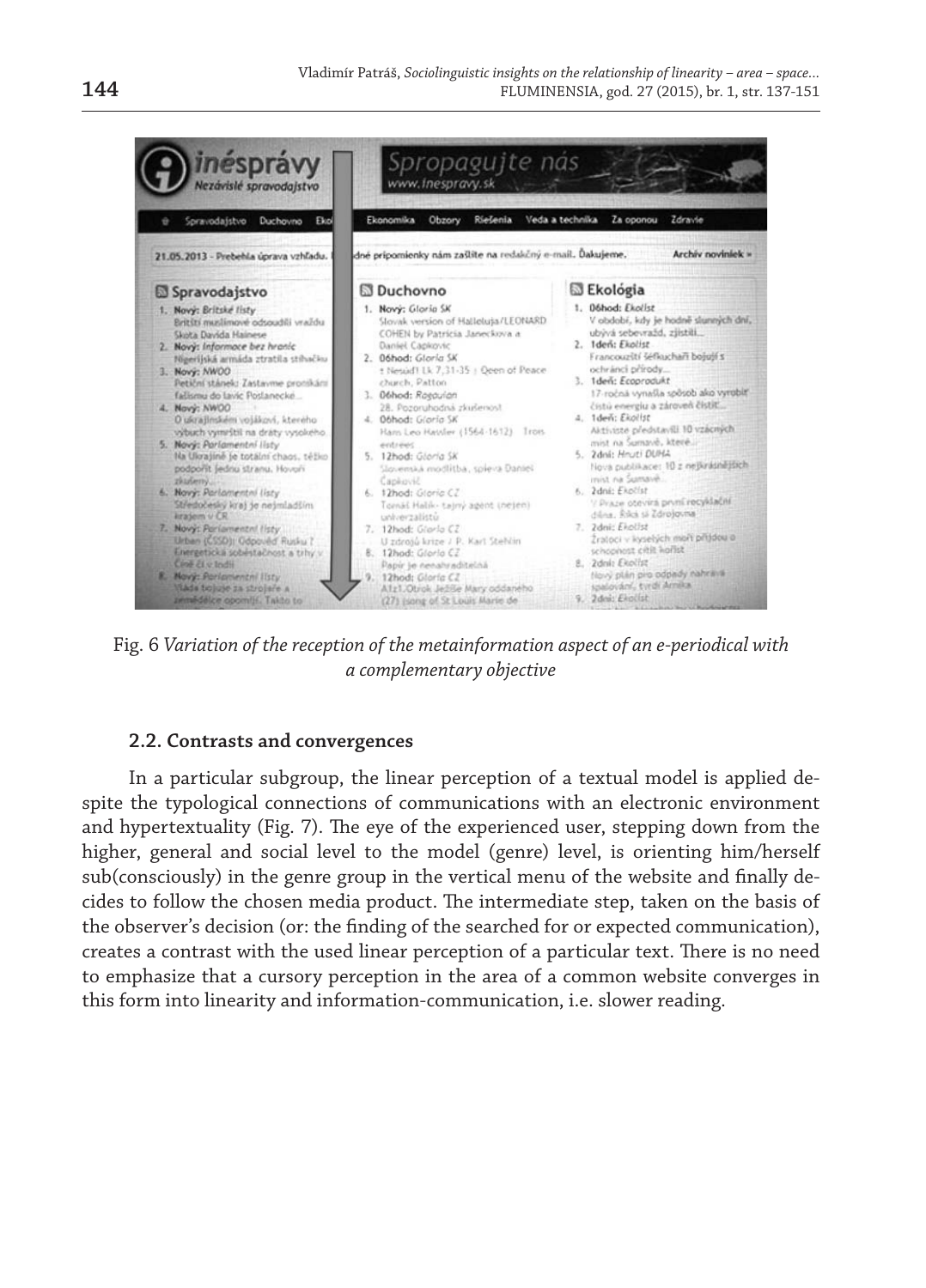

Fig. 7 *Tendencies of the linear perception of the model*

# **2.3. Global and local**

The third form of the examined model platform is the combination of the parameters in an electronically conditioned environment. The user safely locates the required communication, following the path of general and social milestones, at the same time specific and individual (Fig. 8). This typological subgroup in the media hypertext area is very common, but internally divided. It is shown as a dynamic platform, and acts as a ready and practical user method for a skilful, "eager" interlocutor. After the linear-spatial perception of the model on the increasing line there comes the one way, mostly vertical, but evidently extended perception of the model, with peripheral sections (Fig. 9). If the user counts with following the subsequent text discussion, or wants to participate in it, by returning to areal and cursory perception, he/she is looking for the signal icon to enter the "discussion board" (Fig. 10). After entering the discussion and returning to the initial text he/she again uses the linear or areal perception of the media product. The outcome of the pragmatically changed procedure is the creation of a complex opinion – insight into the textual artefact with its content aimed at the thinking, behaviour and acting of the participants: the author, reader and (co)discussants.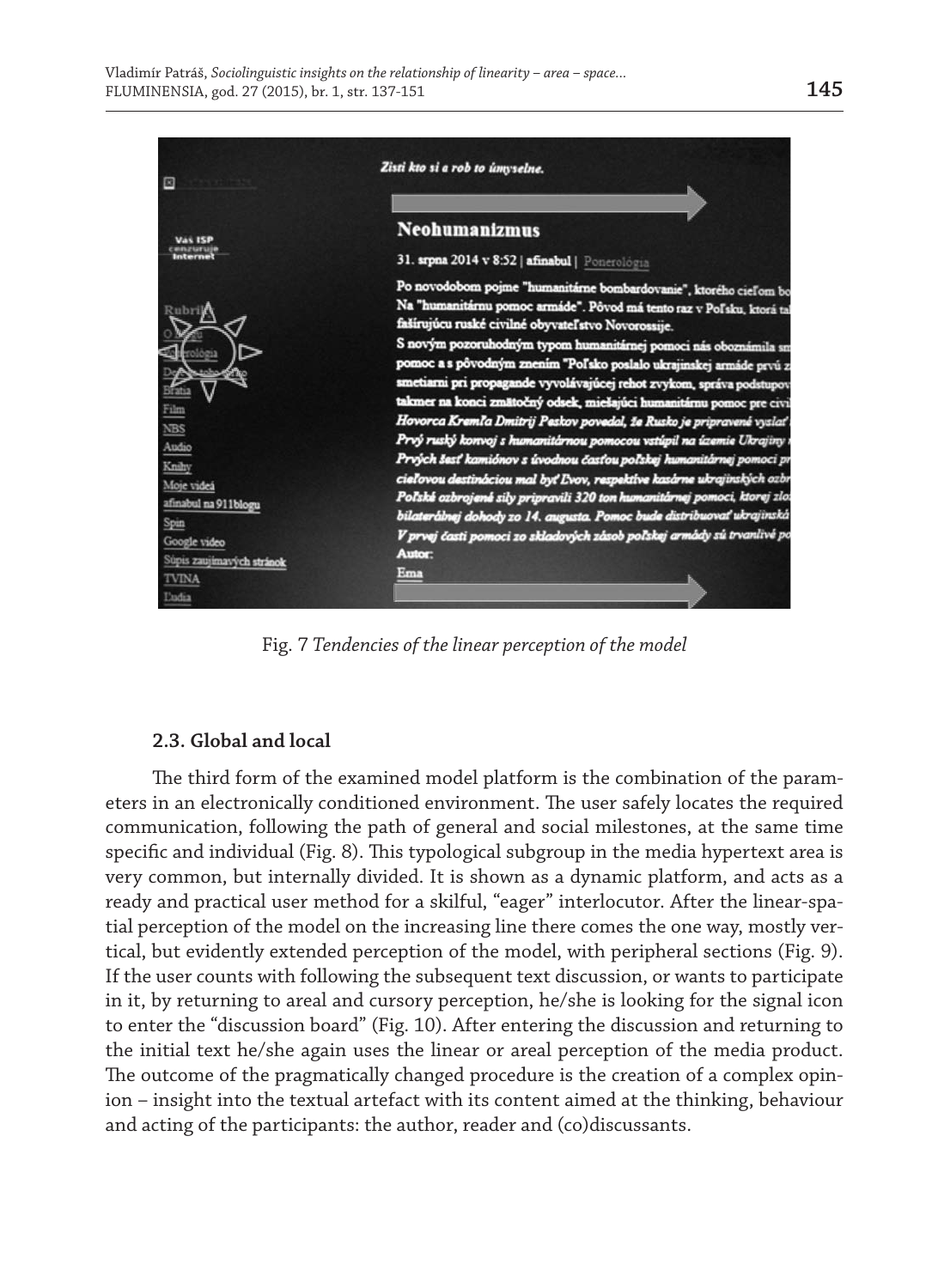

Fig. 8 *Dynamism of reception and perception through a combination of characteristics*



Fig. 9 *Perception of the model by extending peripheral vision*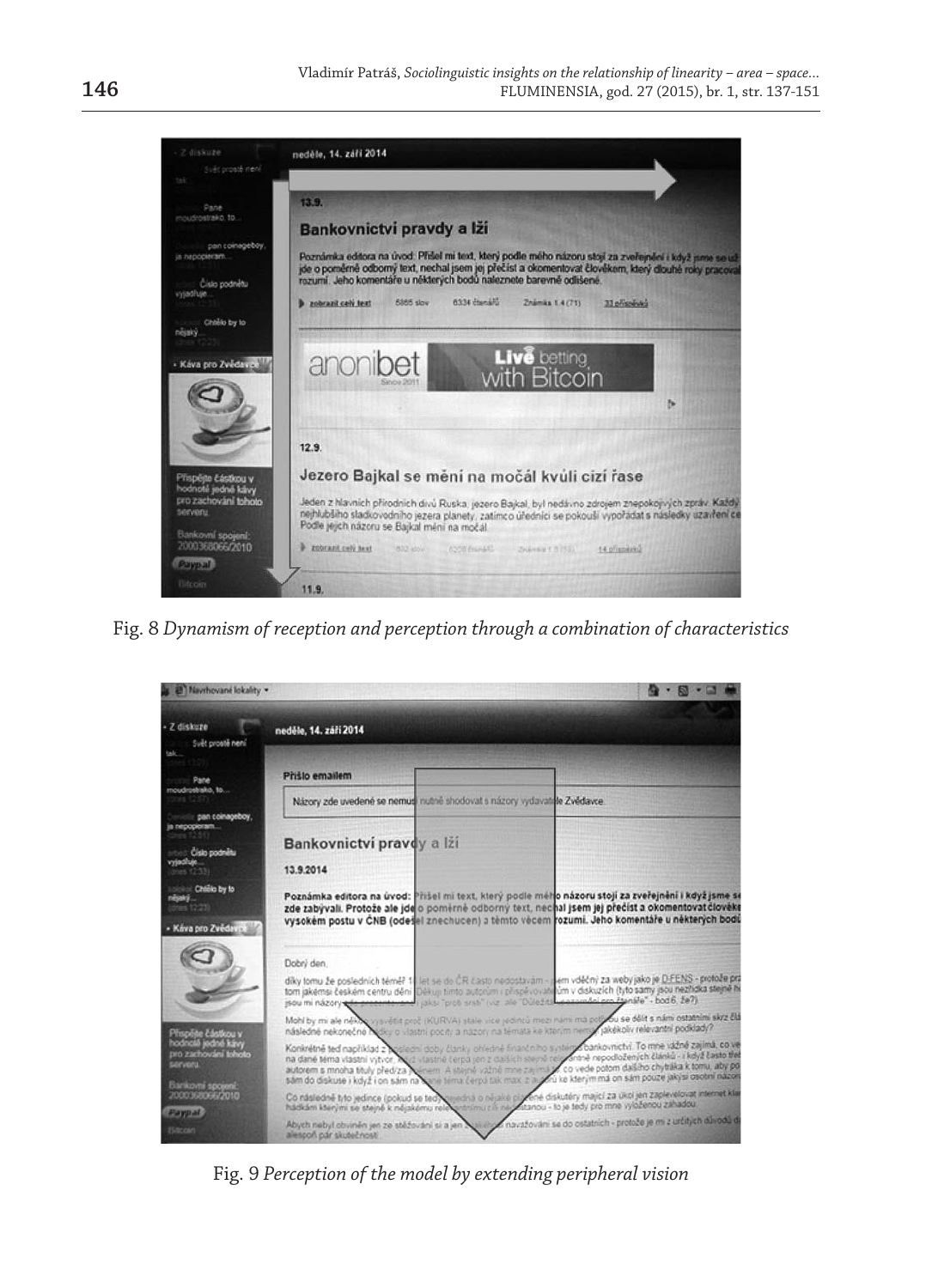

Fig. 10 *Combination of cursory tempo and spatial or linear perception*

If we, in this case, accept the rational assumption about "coining" the informationstructural function and persuasion, or influence, by the discussion through strong and weak arguments and commentary sections and procedures, we can definitely expect a significant presence of axiological features, i.e. the portrayal of the deep value-creating characteristics of human communication (Fig. 11). We can consider this synergetic effect as one of the major contributions next to the caution about, or often seen reservation towards, electronically conditioned communication in the media environment. As a supportive argument, there is a well-known point regarding the (virtual) minimization of the communication proximity of internet communication interaction participants in cyberspace. It is in fact identical with the conditions of direct verbal "face-to-face" contact. In addition, this can happen with the significant support of multimodal code systems activated by construction and procedure, which are (even in the media) electronic-space ready for a synergetic and often synesthetic assignment and duties.

In connection with the third subgroup it is necessary to say that this form overcomes the language communication interface and settles between the creators and users of media production as a hybrid, "glocal" manner of representing media messages. Concrete texts and their content support **a)** the unification of the user experience of the internauts regardless of their non-verbal background, **b)** the synchronization of the discussed (from agencies, translated from other languages) media products and electronically conditioned communications of local provenance, and **c)** the effective enabling of the overcoming of the genre limits between the source text and the discussion, with a pragmatic turn from monologue to dialogue.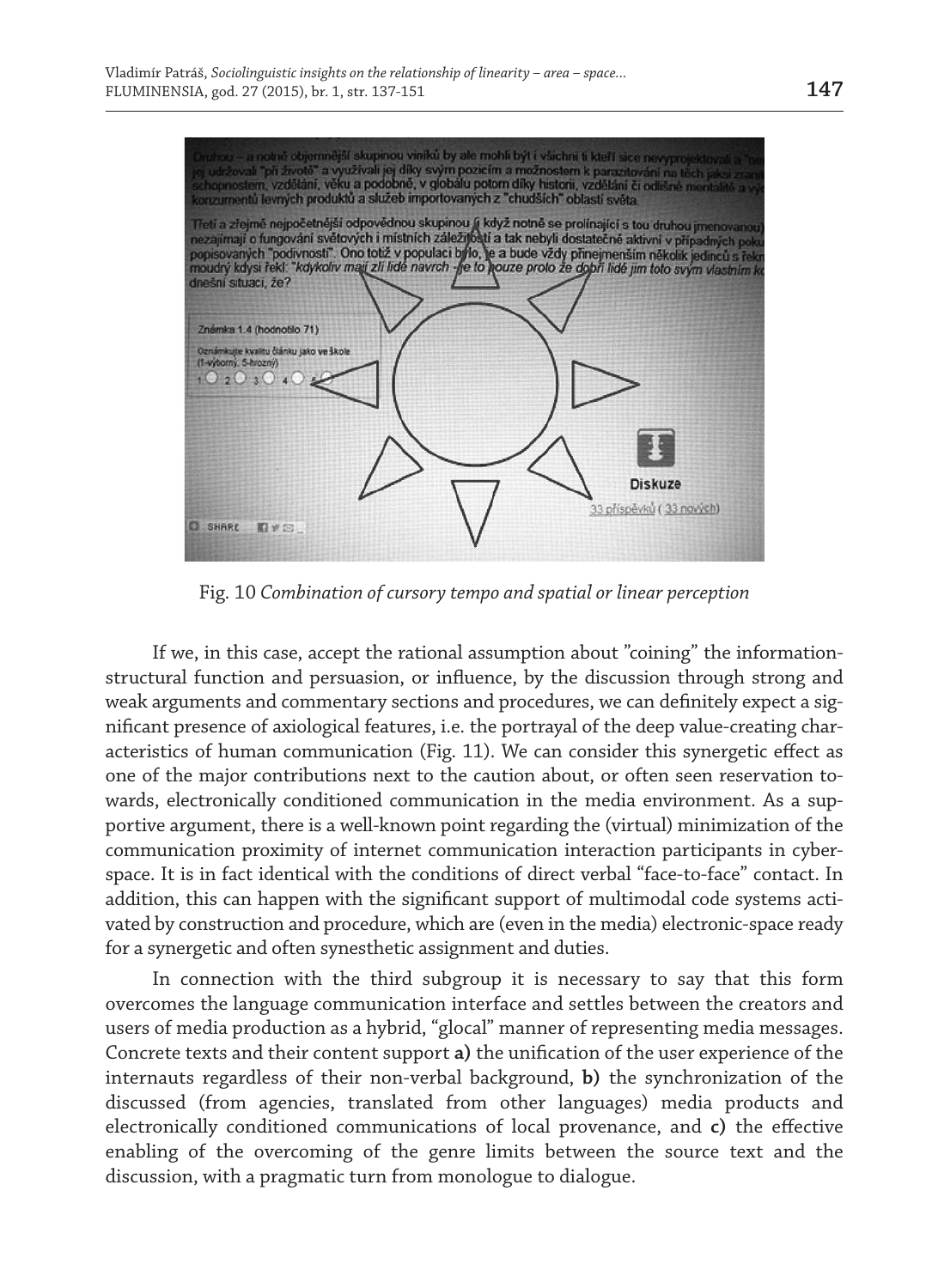

Fig. 11 *Synergetic effect and contribution of an electronically determined media communication*

# **3. Interpretations, discussion and closing remarks**

The selected section of media communication in an electronic environment, after the research inputs and analysis, allows the creation of a few final formulations, but, of course without the claiming that they should be accepted unconditionally. We hierarchically present statements and notes on the axis from general to specific.

- **3.1.** Media communication in an electronically conditioned environment can be seen as a multi-levelled structured process with a major and active participation of internauts. This vision is functional regardless of the finding; within the structuring of the media communication chain its participant can be shown, affected or found. In media cyberspace the primary emphasis is on the creation of a *sui generis* social reality, not on the stream and introduction of facts (events), or assuming an attitude towards them.
- **3.2.** The electronic media communication paradigm has been established with the help of the often conflicting, but mostly focused and convincing influence of information-communication technologies. In the contact and intersection with their predispositions, the cooperation of mostly neighbouring, or similar communication spheres in cyberspace is applied and reviewed. As a result of their favourable coexistence the user's stereotype emerges: the basis of the Microsoft operating system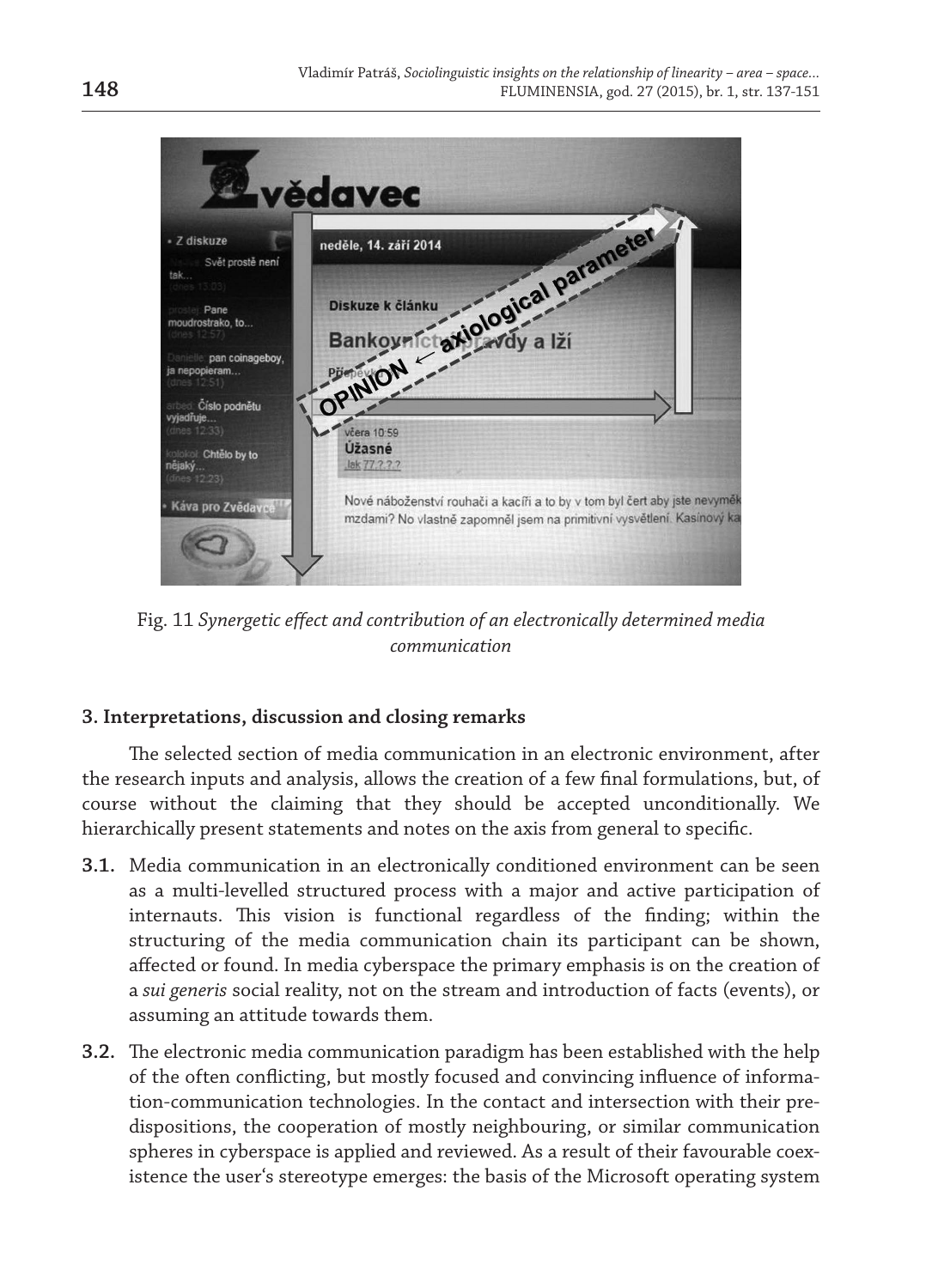is in the technological background of Word, the most used text editor, e-mails, and chatting, which also influences the creation, dispatching, metasearching, receiving and interpreting of communications, belonging to various genres and groups of genres, mostly in the environment of the so-called glocalisation. The following simultaneously applies: the quick perception of a visual communication often offers a dull, even trace, establishment in the recipient's mind.

- **3.3.** Functions in communication, which are/were supposed to be accomplished through current glocalised electronic periodicals, enter the relationships as follows:
	- a) contact
	- b) instructional + persuasive
	- c) informational
	- d) entertaining + phatic (infotainment) function (the mentioned communication functions defined by Z. Vybíral, Vybíral 2000).

The arrangement and fulfilment are normally shown by the growth of media literacy, mostly the regular users of electronically conditioned media products. But specific research aimed at proving this is necessary.

- **3.4.** The older fact of visual communications being perceived, decoded and interpreted identically in the glocalised era is no longer valid. It is the theme and genre of the media product that is important for the internaut's decisions and behaviour. Their cooperation, as well as tension or conflict, is demonstrated through the activation of particular codes (as understood by R. Barthes, Barthes 1967) in the following way:
	- a) middle stream (mainstream) and tabloid e-periodicals the planar perception of the model prevails here, the proairetic (action) code being activated
	- b) influential, "respectable" media and analytic journalism the perception and processing of stimuli prevail here, reference and hermeneutic codes being activated
	- c) interactive periodicals with discussion boards the linear perception and spatial composition synthesis prevails here, connotation and symbolic codes being activated. The cooperation of perception and codes offer the features and parameters of colloquialization for electronically conditioned communication (for "colloquialization" see Patráš 2013). The revitalisation of language and verbal communication as a significant value system is the result of this cooperation. We can speak of one of the positive impacts of electronic media communication on the audience.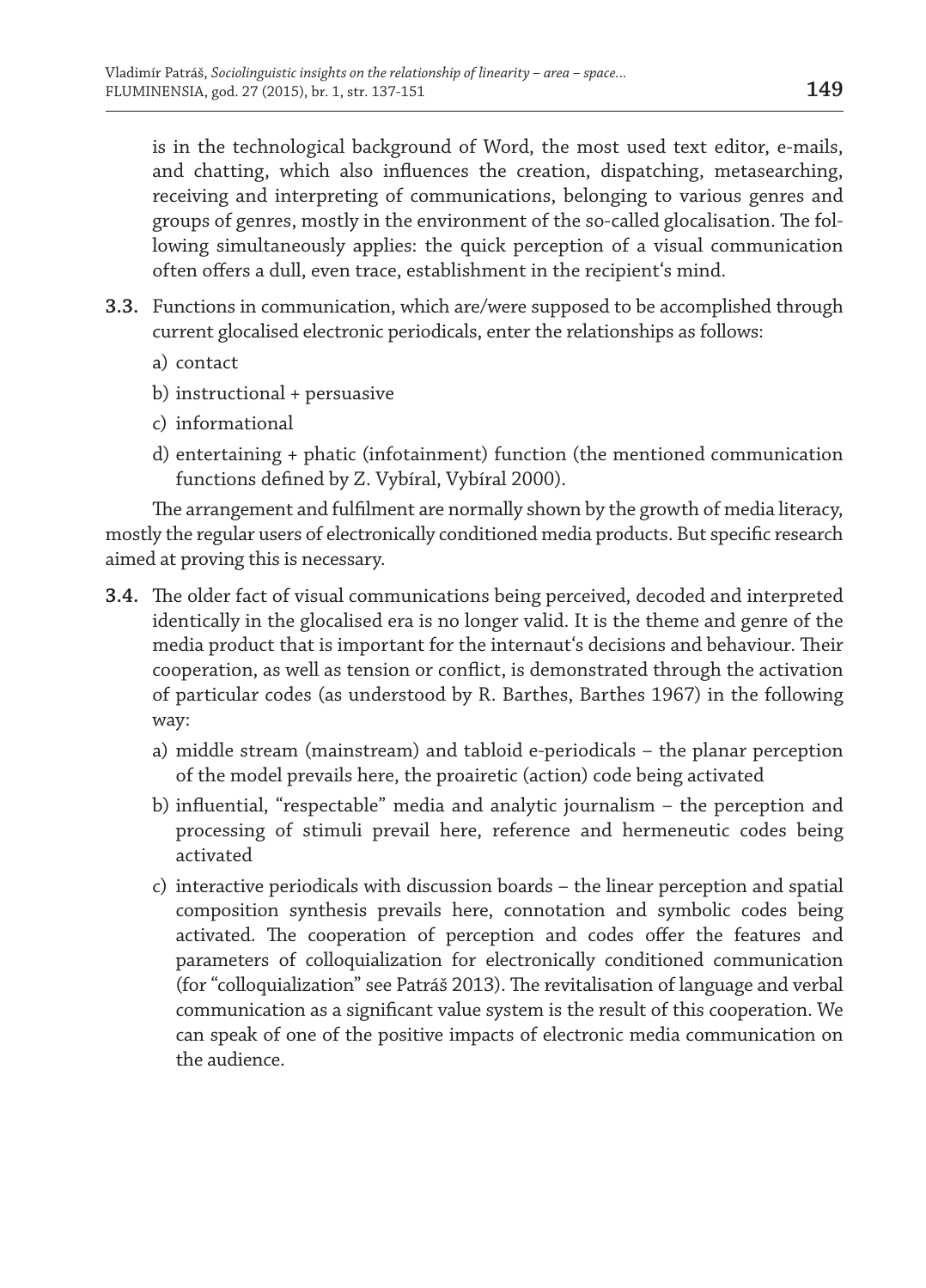# **References**

- Barabási, Albert-László (2006) *U mreži. Zašto je sve povezano i kako misliti mrežno u znanosti, poslovanju i svakodnevnom životu,* Zagreb.
- Barthes, Roland (1967) *Nulový stupeň rukopisu základy semiologie*, Praha.
- Beck, Ulrich (2003) *Što je globalizacija? Zablude globalizma odgovori na globalizaciju,* Zagreb.
- Bednář, Vojtěch (2011) *Internetová publicistika*, Praha.
- Bugajski, Marian (2001) "Językoznawstwo wobec problemów komunikacji medialnej", *Jazyková komunikácia v 21. storočí*, ed. J. Klincková, Banská Bystrica, pp. 71–79.
- Dolník, Juraj (2010) *Jazyk človek kultúra*, Bratislava.
- Hallin, David C. Mancini, Paolo (2008) *Systémy médií v postmoderním světě*, Prague.
- Jirák, Jan Köpplová, Barbara (2003) *Média a společnost*, Praha.
- Kopecký, Kamil a kol. (2013) *Rizika internetové komunikace v teorii a praxi*, Olomouc.
- Michalewski, Kazimierz (ed.) (2002) *Tekst w mediach*, Łódź.
- McLuhan, Marshall (2008) *Razumijevanje medija. Mediji kao čovjekovi produžeci*, Zagreb.
- Patráš, Vladimír (2009) *Sociolinguistic Aspects of Electronically determined Communication – Sociolingvistické aspekty elektronicky podmienenej komunikácie,* Karviná.
- Patráš, Vladimír (2011) *Pohotové čítanie a myšlienkové spracovanie textu*, Banská Bystrica.
- Patráš, Vladimír (2013) "Sociolingvistické výskumy bezprostrednej komunikácie a dynamika pojmu *ústnosť*", *Języki słowiańskie w ujęciu socjolingwistycznym. Prace przygotowane na XV Międzynarodowy Kongres Slawistów Mińsk 2013*, ed. H. Kurek, Kraków, 171–182.
- Vybíral, Zbyněk (2000) *Psychologie lidské komunikace*, Praha.

#### **E-sources**

- http://www.zoznam.sk/katalog/Spravodajstvo-informacie/Denna-tlac/#register\_P Slovakia, approx. 50 periodicals
- http://www.fekar.cz/media-marketing/uzitecne-zdroje-z-branze-marketingu-a-medii the Czech Republic, approx. 20 periodicals
- http://www.pinkrus.ch/l/1700l Russia, approx. 20 periodicals
- http://katalog.wp.pl/prasa-codzienna/?ticaid=11371a Poland, approx. 20 periodicals
- http://www.novine.org Croatia, approx. 20 periodicals
- http://vesti.beograd.com/srpski/stampa.html Serbia, approx. 10 periodicals
- http://zesveta24.cz; http://inespravy.sk; http://inespravy.sk/sk/zdroje/ac24 navigated sectional selections and sections of the independent press